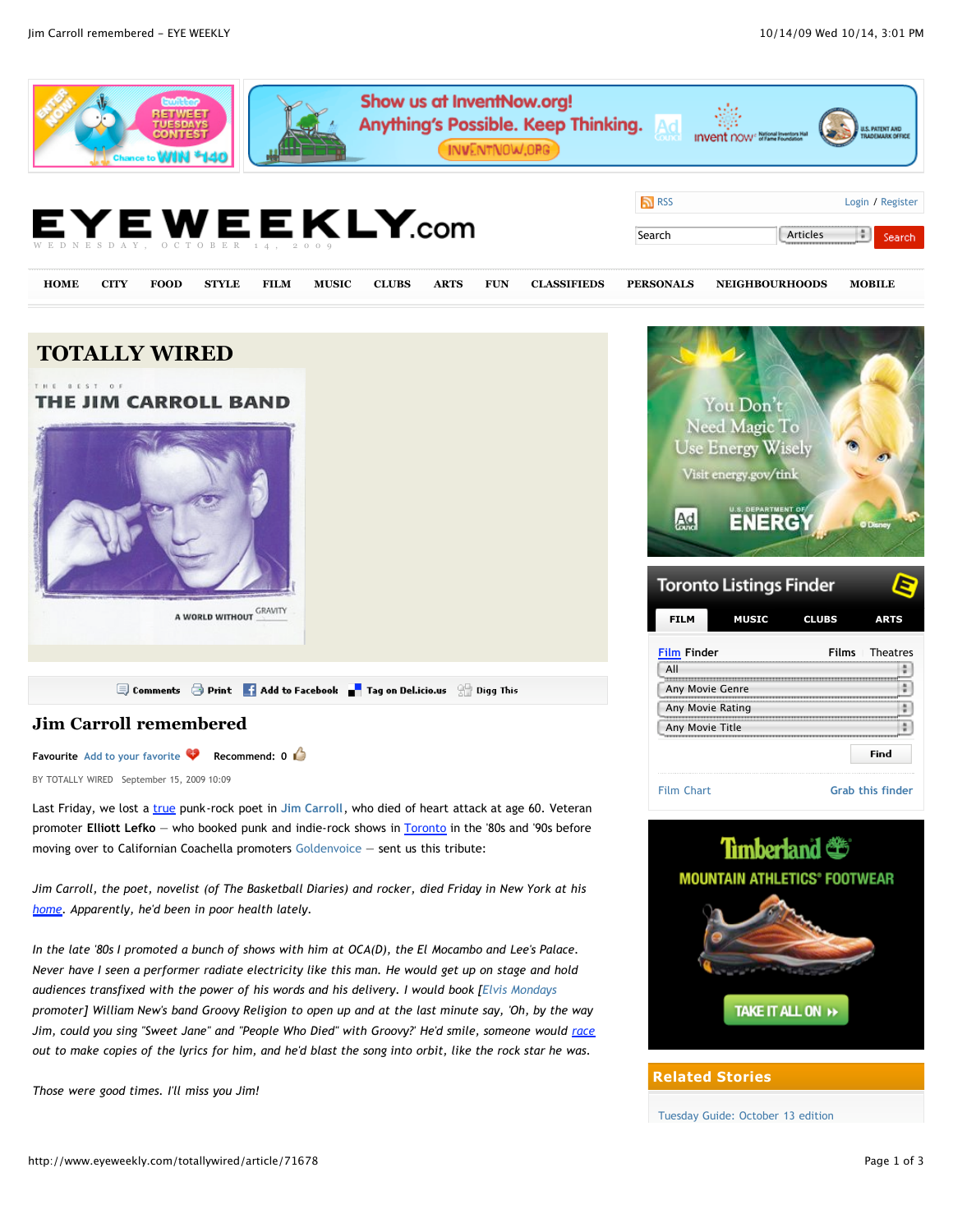

*Email us at: [LETTERS@EYEWEEKLY.COM](mailto:letters@eyeweekly.com) or send your questions to EYEWEEKLY.COM 625 Church St, 6th Floor, Toronto M4Y 2G1* 

**User Comments** [Click here to comment](http://www.eyeweekly.com/webapp/login?ReturnUrl=/control-update?assetId=71678)